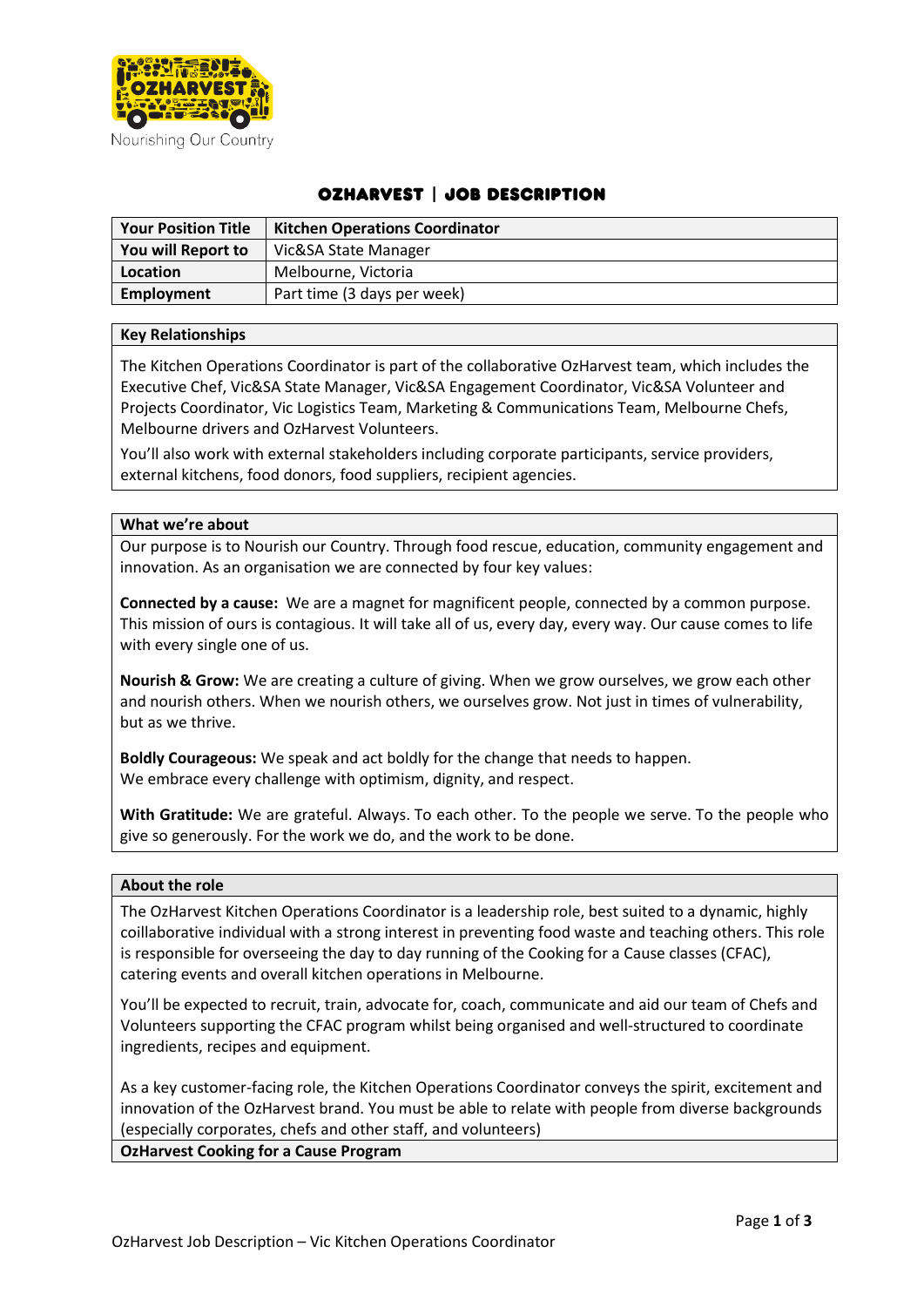

Nourishing Our Country

OzHarvest's Cooking for a Cause Program is the flagship program in our suite of corporate engagement offerings (which also include volunteer activities such as riding in the OzHarvest vans, fundraising activities and the Workplace Giving Program), providing an opportunity for our Corporate Funders and their staff to be part of our work.

# **Key Duties and Responsibilities**

*Be a positive and effective team member and bring the OzHarvest values to life:*

- Demonstrate each value in every one of your actions and decisions.
- Contribute to the successes of your team by supporting your team mates to be the best they can be.
- Always communicate respectfully, honestly and openly.

*Stakeholder and relationships:*

- Provide excellent service to all OzHarvest stakeholders.
- Ability to nurture existing engagement opportunities and relationships, ensuring they feel part of the OzHarvest family.

#### *Kitchen Operations*

- Lead the recruitment, training and rostering of chefs and volunteers.
- Lead the application of the OzHarvest WHS framework within the Melbourne kitchens.
- Manage of the administration of the Melbourne kitchens including maintenance of premises and equipment, chemical stock, safety and cleanliness.

#### *CFAC classes, events and catering*

- Manage the day-to-day operations of all Melbourne-based CFAC classes, events and catering that are held in our Melbourne kitchens and/or offsite.
- Gather and convey feedback from chefs, participants and volunteers to State Manager and Executive Chef with suggestions and action plans for continuous improvement of the programs.
- Support OzHarvest with general hospitality consulting, food service, CEO Cookoff, and other OzHarvest events.
- Collaborate with Executive Chef on coordinating external CFAC events and catering events.
- Participate in interstate CFAC classes and CFAC events as required.

#### **Personal Specifications**

# *Qualifications and Experience*

**Essential:**

- Certificate 3 in Hospitality
- 7 years' full-time experience inclusive of approved professional cookery training
- Previously employed as a working chef, Chef De Partie, Station Cook/Chef or Restaurant Cook/Chef
- Recent restaurant, hotel or catering work including food ordering, rostering and budgeting
- Recipe writing and editing
- Managing a team of chefs
- Manual Handling Certificate